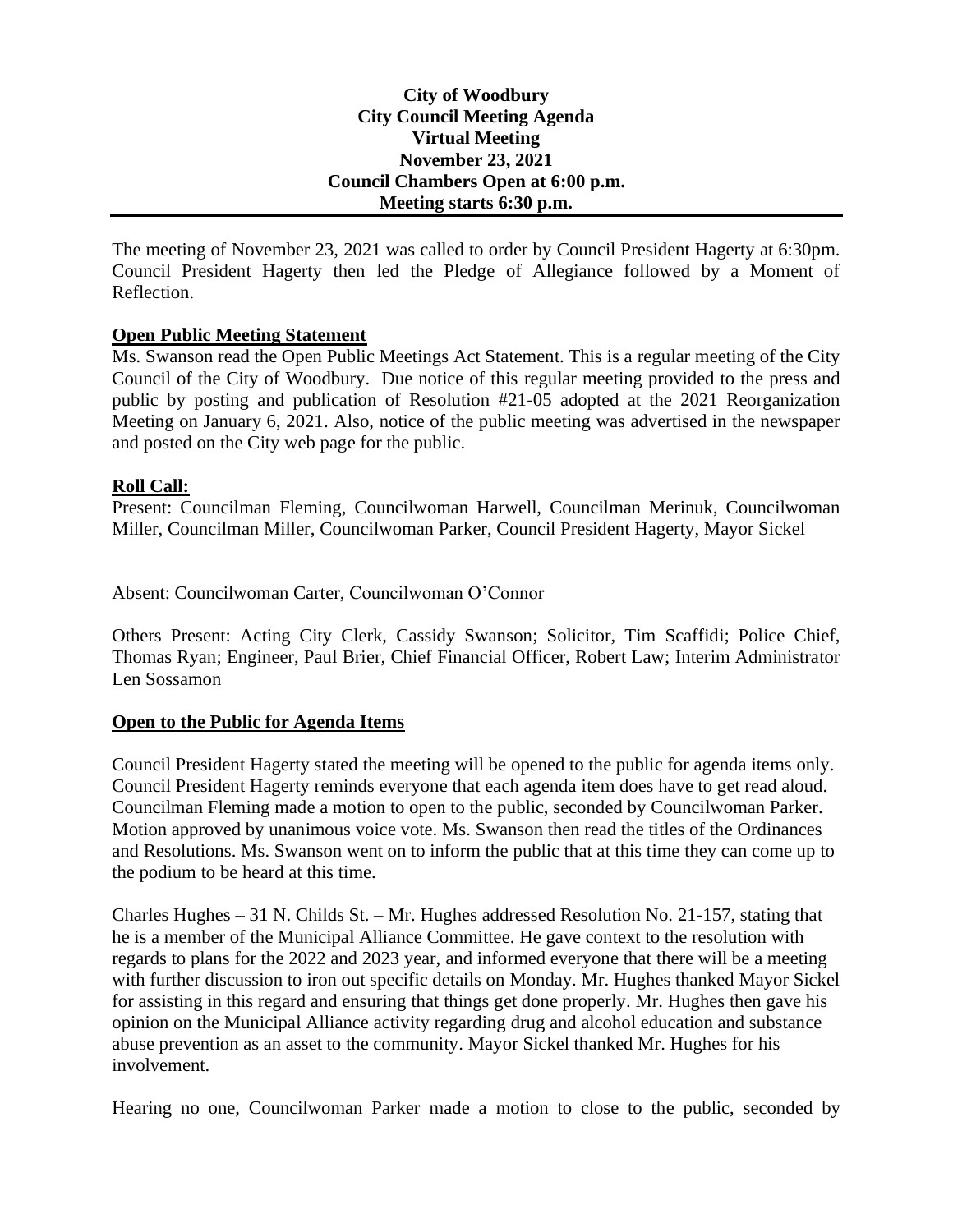Councilman Fleming. Motion approved by unanimous voice vote.

#### **Resolutions**

CONSENT AGENDA

**RESOLUTION NO. 21-154** RESOLUTION OF THE CITY COUNCIL OF THE CITY OF WOODBURY RECOGNIZING NOVEMBER 27, 2021, AS "SMALL BUSNIESS SATURDAY" AND SUPPORTING EFFORTS TO INCREASE AWARENESS OF THE VALUE OF LOCALLY OWNED SMALL BUSINESSES

**RESOLUTION NO. 21-155** RESOLUTION OF THE CITY COUNCIL OF THE CITY OF WOODBURY PROVIDING FOR THE INSERTION OF SPECIAL ITEMS OF REVENUE IN THE BUDGET OF THE CITY OF WOODBURY PURSUANT TO N.J.S. 40A:4-87 (CHAPTER 159, P.L. 1948)

**RESOLUTION NO. 21-156** RESOLUTION OF THE CITY COUNCIL OF THE CITY OF WOODBURY PROVIDING FOR THE INSERTION OF SPECIAL ITEMS OF REVENUE IN THE BUDGET OF THE CITY OF WOODBURY PURSUANT TO N.J.S.A. 40A:4-87 (CHAPTER 159, P.L. 1948)

**RESOLUTION NO. 21-157** RESOLUTION OF THE CITY COUNCIL OF THE CITY OF WOODBURY AUTHORIZING AN AGREEMENT BETWEEN THE CITY OF WOODBURY AND THE COUNTY OF GLOUCESTER MUNICIPAL ALLIANCE JULY 1, 2022 TO JUNE 30, 2023

# END CONSENT AGENDA

Councilman Fleming made a motion to adopt the Consent Agenda as read at the beginning of the meeting, seconded by, Councilwoman Parker.

Motion approved via roll call vote resulting in the following;

Ayes 7 Councilman Fleming, Councilwoman Harwell, Councilman Merinuk, Councilwoman Miller Councilman Miller, Councilwoman Parker, Council President Hagerty Nays 0 Absent 2 Councilwoman Carter, Councilwoman O'Connor Abstain 0

Councilman Fleming moved to have the bills and voucher list approved, seconded by Councilwoman Harwell. Motion approved by a unanimous voice vote.

#### **Committee Reports**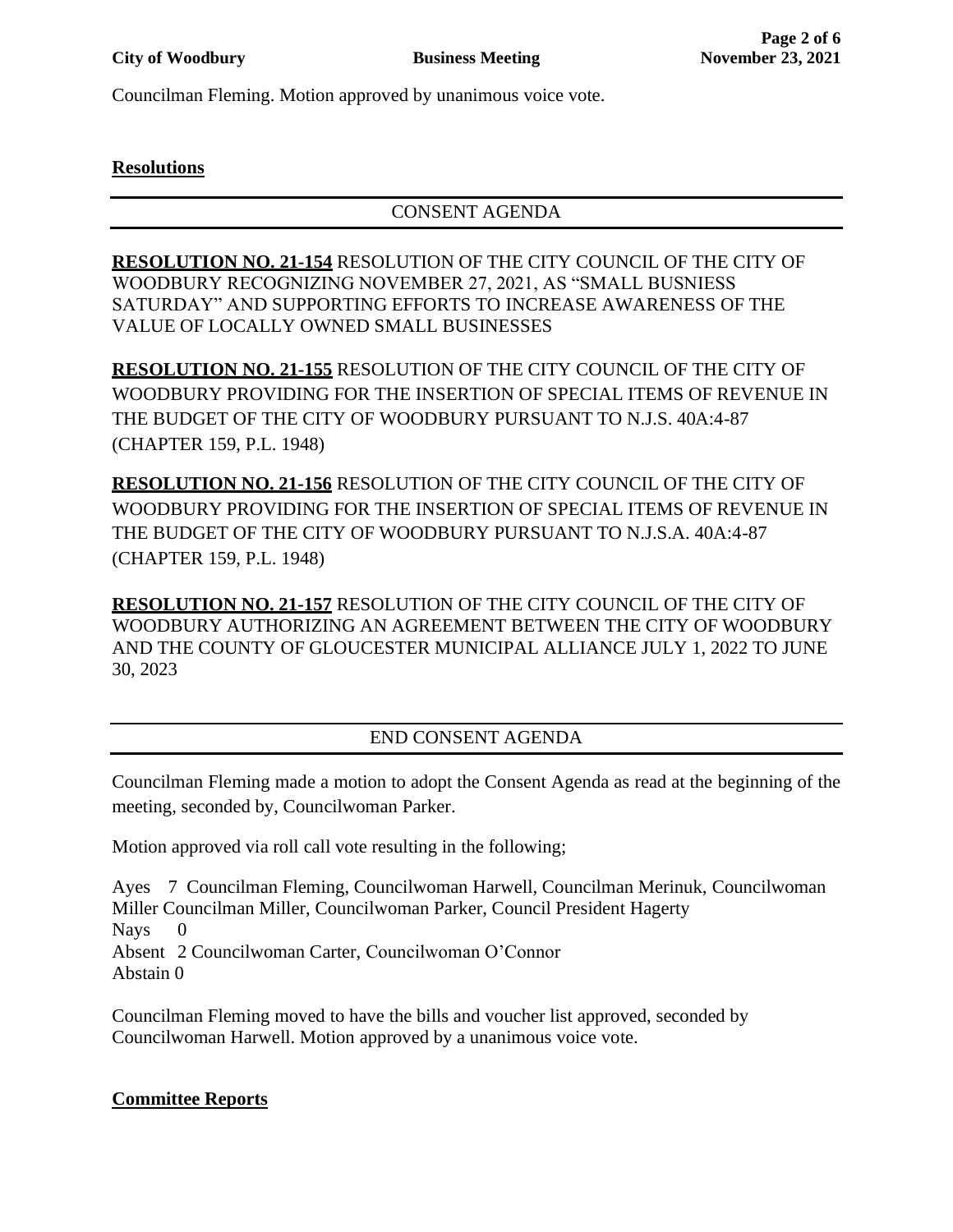Councilman Fleming – Finance – Councilman Fleming announced the discussion held at the November 15<sup>th</sup> meeting surrounding the 2022 increases on the water sewer rate. He also expressed that a few ideas are being discussed for the Stewart Lake Pedestrian Path. He informed Council that the next meeting will take place on December  $6<sup>th</sup> 2021$ .

# **Report of the Mayor**

Mayor Sickel – Mayor Sickel announced the  $1<sup>st</sup>$  Annual Festival of Lights will be held on Saturday, December  $4<sup>th</sup>$  from 6PM – 8PM. She informed the council that a few Woodbury High School groups including 21<sup>st</sup> Century, Civics and Photography clubs invited her to a meeting, proposing a few ideas on revamping the holiday tree lighting and making it more inclusive. As a result of this meeting, there will be Toys for Tots drive, a canned food drive, free cookies, hot chocolate, family photos, arts and crafts as well as pictures with Santa. Woodbury High School students have volunteered their time to run the event. Mayor Sickel then announced that the YMCA will be reopening on February 6, 2022.

# **Report of the Clerk**

Ms. Swanson read the certified Election results which go as follows;

# **Woodbury Council Ward 1**

Brian C. Mattern - 238 votes

# **Woodbury Council Ward 2**

| <b>Bill Fleming</b> | $-518$ votes |
|---------------------|--------------|
| John G. Elkins      | $-219$ votes |

# **Woodbury Council Ward 2 Unexpired Term**

| Fran Harwell  | $-507$ votes |
|---------------|--------------|
| Lisa A Yacoub | $-234$ votes |

# **Woodbury Council Ward 3**

| Philip Hagerty | $-650$ votes |
|----------------|--------------|
| George Wagoner | $-428$ votes |

Ms. Swanson announced that Fran Harwell was sworn in earlier today. She reminded everyone that all City buildings will be closed Thursday, November 25. City Hall will also be closed Friday, November 26. She announced that the 2022 Request for Professional Services are due at 10 am on December  $9<sup>th</sup>$  and the RFP packets are available on our website. Ms. Swans wished everyone a Happy Thanksgiving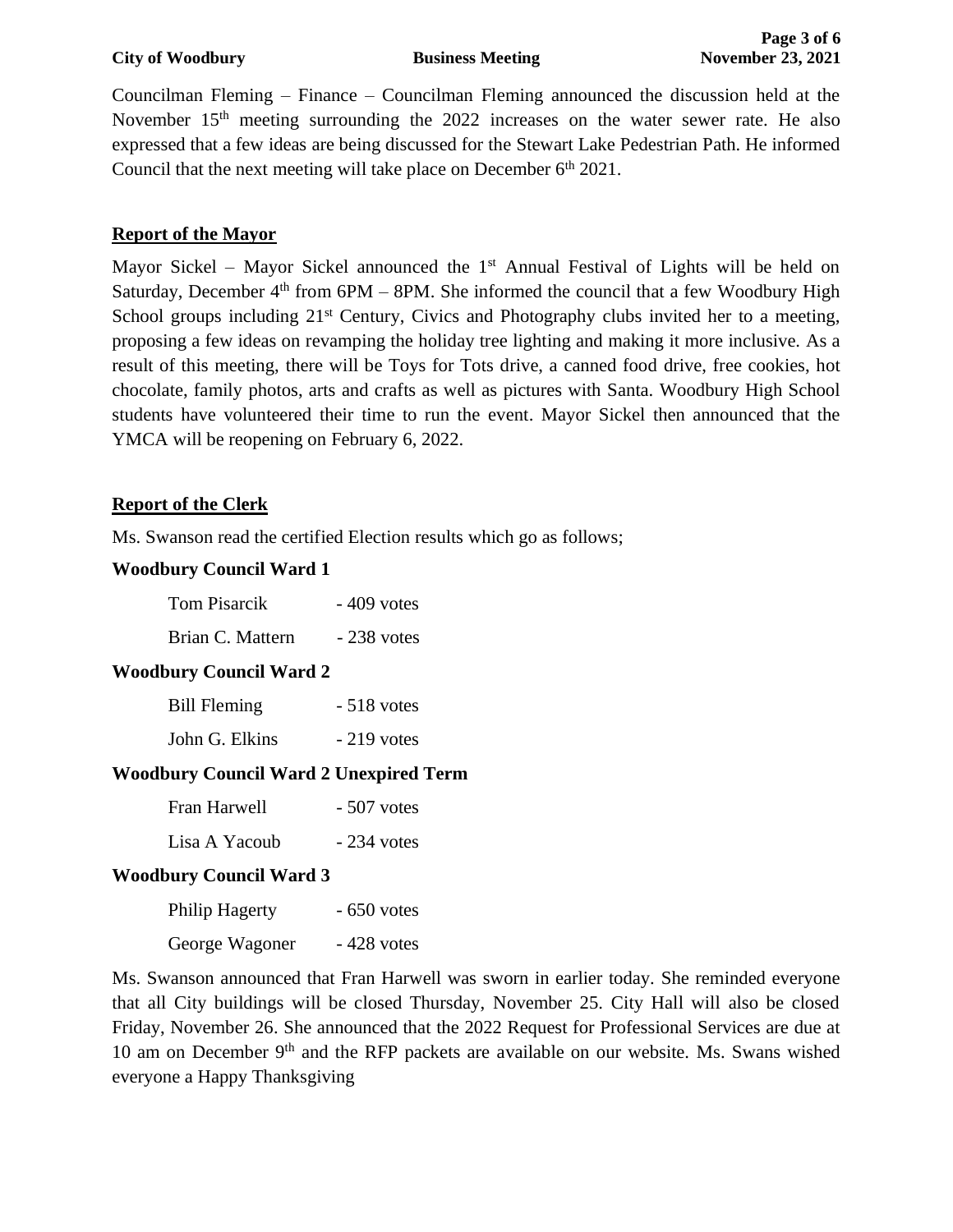#### **Department Announcements**

No department announcements

#### **Unfinished Business**

No Unfinished Business.

#### **New Business**

No New Business.

#### **Open to the Public**

Councilwoman Parker made a motion to open to the public, seconded by Councilman Miller. Motion approved by unanimous voice vote.

David Steinberg – 825 E. Clements Bridge Rd., Runnemede – Mr. Steinberg explained this is his third council meeting he has attended to address his concerns about the proposed liquefied nitrogen gas plant. He expressed that at the last meeting, Council stated that they did not have the time to discuss it, and asked why it was not an agenda item for tonight's meeting. Council President Hagerty responded and explained at this time Council does not have enough information to pass a resolution in this regard. Councilman Fleming, Councilman Merinuk, and Councilwoman Harwell concurred with Council President Hagerty. Mr. Steinberg asked if Council would like a safety data sheet from the Philadelphia Gas Company on liquefied nitrogen gas. Council President Hagerty granted Mr. Steinberg an additional minute of time. Mr. Steinberg then listed municipalities and organizations that have passed resolutions against the liquefied nitrogen gas plant. Council President Hagerty thanked Mr. Steinberg for the information given.

Jared Hunter – 23 N. Drexel St. – Mr. Hunter stated he has talked to Mr. Steinberg and is concerned as well. Mr. Hunter asked if anyone was willing to have an open discussion regarding this matter so the information gets relayed to the public, we can collectively become more informed on the subject and council will feel confident in making a decision. Councilman Miller said yes, and agreed to will follow up. Mr. Hunter reported his attendance to the school board meeting last week and stated that the discussion was thorough and effective. He mentioned although the discussion was lengthier, he felt as though the conversation was efficient and would like to see more efficient conversations held at City Council meetings. Mr. Hunter then asked Solicitor Scaffidi what is stopping individuals in attendance to council meetings from livestreaming the meeting for greater public accessibility to the discussions being held. Solicitor Scaffidi and Council President Hagerty answered.

John Fulmer – 548 Hunter St. – Thanked Council President Hagerty and Councilman Fleming for sharing the revised plans for the Stewart Lake Pedestrian Path. He shared that he was able to review the plans and talk with Councilman Fleming, and there are some positive changes to come. He did ask for clarity regarding the installation of park benches and fixed trash cans, and in the event that public works were to take on the project, that those fixtures would be placed in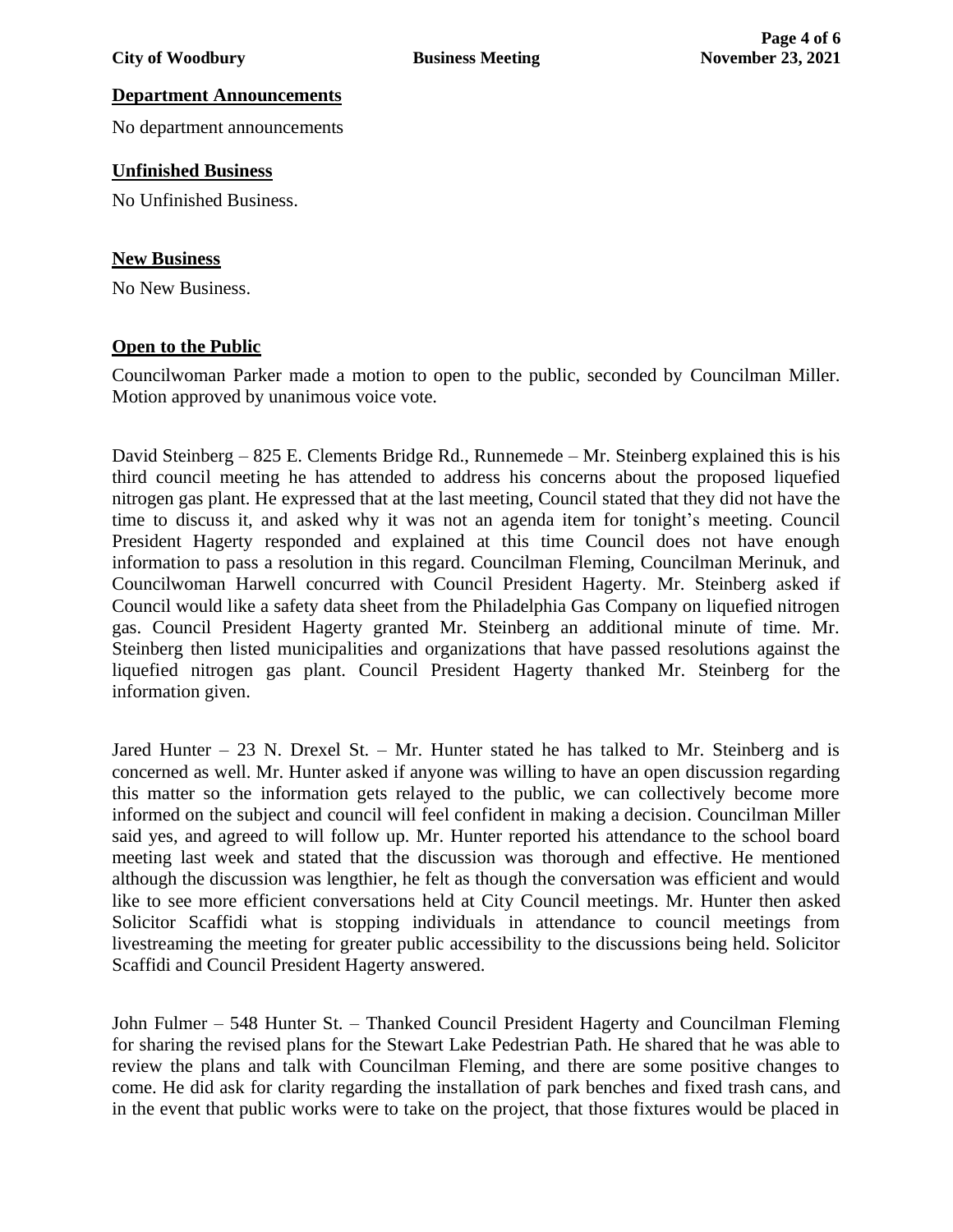the agreed-upon designated areas determined by Council President Hagerty. He also vocalized his opposition to the deletion of the interpretation signs, and would like to see them reinstated if possible. Council President Hagerty responded. Council President also addressed the trimming of the scope, and mentioned we may have to get creative to incorporate this or we can look into grants to increase the budget. Mr. Fulmer stated he would be happy to assist with grassroots efforts if needed. Councilman Fleming mentioned Paul is currently looking to add it as an alternate, and we are in the process of obtaining quotes.

Hearing no one, Councilwoman Parker made a motion to close to the public, seconded by Councilman Fleming. Motion approved by unanimous voice vote.

# **RESOLUTION NO. 21-158** RESOLUTION OF THE CITY COUNCIL OF THE CITY OF WOODBURY AUTHORIZING A CLOSED SESSION TO DISCUSS MATTERS RELATING TO LITIGATION, NEGOTIATIONS AND ATTORNEY-CLIENT PRIVILEGE; HUGHES VS. THE CITY OF WOODBURY ET AL

Councilman Fleming made a motion to adopt the Consent Agenda as read at the beginning of the meeting, seconded by, Councilwoman Parker. Motion approved via roll call vote resulting in the following;

Ayes 7 Councilman Fleming, Councilwoman Harwell, Councilman Merinuk, Councilwoman Miller Councilman Miller, Councilwoman Parker, Council President Hagerty Nays 0 Absent 2 Councilwoman Carter, Councilwoman O'Connor

Abstain 0

Recess 7:07 Entered 7:18 pm End 8:07 pm

Solicitor Scaffidi stated that a Closed Session took place in regard to pending litigation, Hughes vs. The City of Woodbury Et Al, and no action will be taking place at this time.

Ms. Swanson corrected the title of Resolution No. 21-156 to read as RESOLUTION OF THE CITY COUNCIL OF THE CITY OF WOODBURY PROVIDING FOR THE INSERTION OF SPECIAL ITEMS OF REVENUE IN THE BUDGET OF THE CITY OF WOODBURY PURSUANT TO N.J.S.A. 40A:4-87.

# **Adjournment**

There being no further business, Councilwoman Parker made a motion to adjourn, seconded by Councilwoman Harwell. Motion approved by a unanimous voice vote.

Meeting adjourned 8:10PM.

Respectfully submitted,